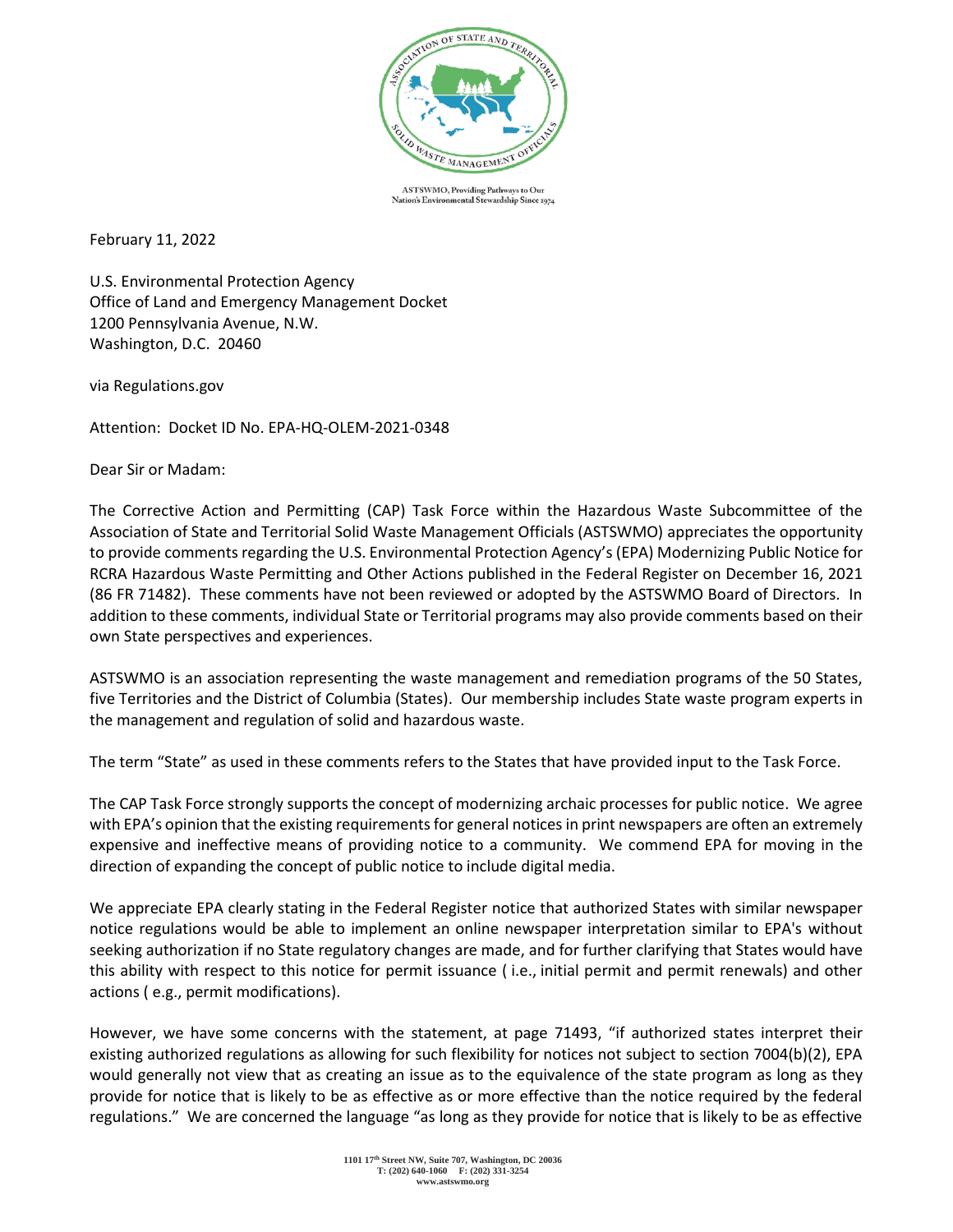as or more effective than the notice required by the federal regulations" is subject to interpretation and "as or more effective" would be difficult to demonstrate. We do not think it is EPA's intent to limit flexibility by a subjective interpretation of effectiveness and recommend this language be excluded from a final notice.

The Task Force believes the Agency's interpretation that online newspapers meet the definition of newspapers is reasonable. However, as States are not bound by EPA's interpretation, explicitly stating this in the regulations would reduce the risk to States of costly litigation of ambiguous language. We recommend revising the language to make this explicit in the regulation.

EPA is seeking comment as to whether or not other agency publications such as agency bulletins or newsletters could also satisfy 7004(b)(2) requirements. We concur that alternate options of publication, such as those discussed above, satisfy the requirements of notices for actions such as permit modifications. If needed to address concerns for equitable access in an identified Environmental Justice community, we suggest recommending that supplemental notice be published via local government or community organization bulletins.

The Task Force believes that publication in agency formats, particularly if such publications are distributed via the agency's web and/or social media sites, are often more far-reaching than newspaper publication because interested groups often subscribe to agency updates, and these updates are easy to share with their followers.

As EPA describes in the notice, distribution of information is rapidly changing and varies greatly for different demographics. Allowing agencies to use means such as online newsletters and agency web and social media postings is a much more effective method of informing the public than the outdated and prescriptive requirements of newspaper advertisements.

In addition to the Task Force comments, we are forwarding the attached comments from the Illinois Environmental Protection Agency.

If you have any questions about these comments, please contact me at 804-350-5623 or [Ashby.Scott@deq.virginia.gov.](mailto:arscott@deq.virginia.gov)

Thank you for your consideration of this input.

Sincerely,

D-

Ashby R. Scott (VA) Chair, Corrective Action and Permitting Task Force ASTSWMO Hazardous Waste Subcommittee

Attachment